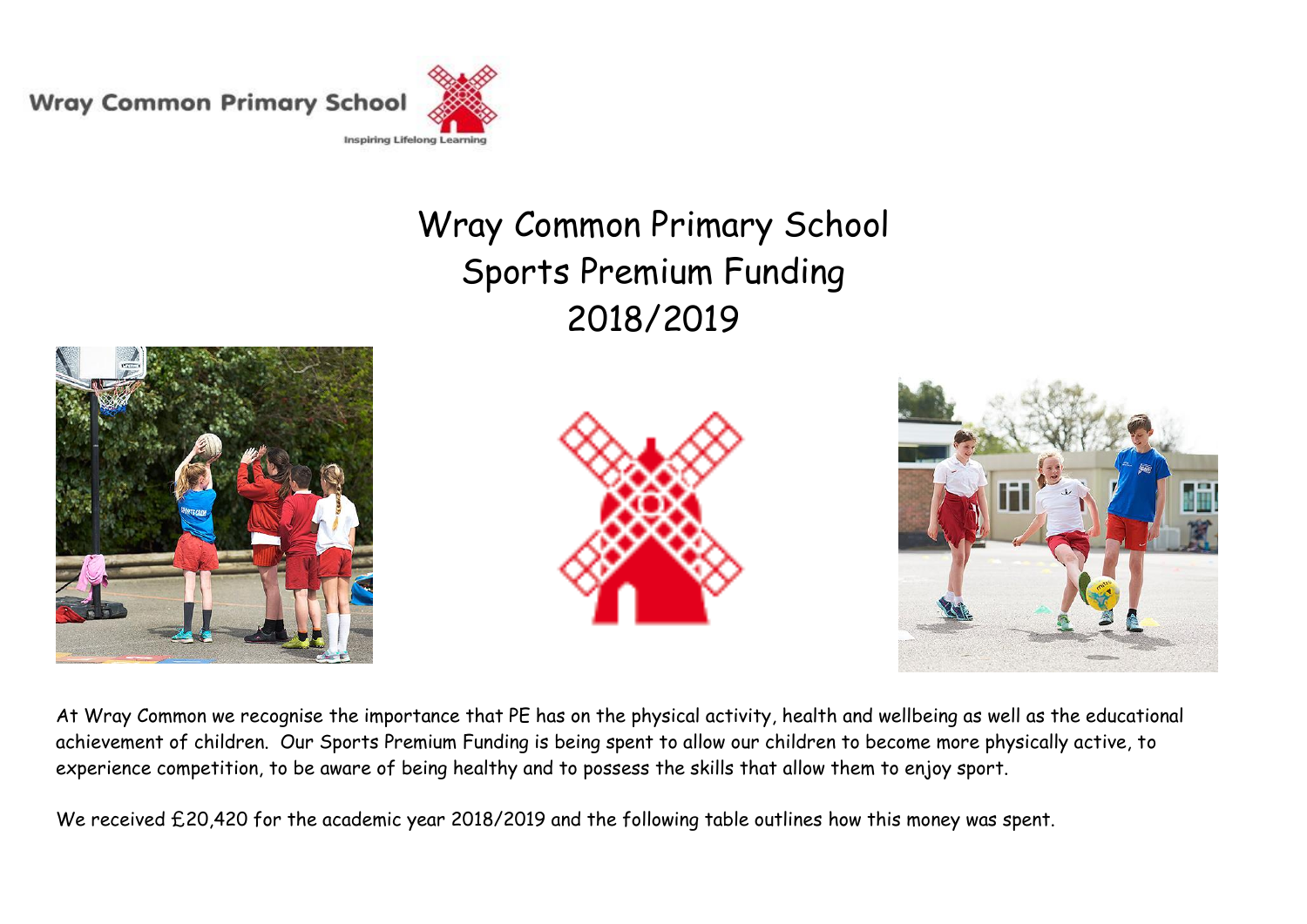| Key achievements to date:                                                                                                                                                                                                                                                                                                                                                                                                                                                                                                                  | Areas for further improvement and baseline evidence of need:                                                                                                                                                                                                                                                                                                                                                                                                                                |
|--------------------------------------------------------------------------------------------------------------------------------------------------------------------------------------------------------------------------------------------------------------------------------------------------------------------------------------------------------------------------------------------------------------------------------------------------------------------------------------------------------------------------------------------|---------------------------------------------------------------------------------------------------------------------------------------------------------------------------------------------------------------------------------------------------------------------------------------------------------------------------------------------------------------------------------------------------------------------------------------------------------------------------------------------|
| Sports crew<br>After -school sports club provision - a variety of sports offered<br>Achieved Bronze Active Surrey Schools Games Mark<br>Swimming opportunities<br>Wide variety of sporting clubs and competitive opportunities<br>The majority of children are active during break and lunchtimes<br>Children enjoy sport and the wide variety of skills we develop during<br>curriculum time<br>Sporting results<br>The majority of children demonstrate clear sporting values throughout<br>the day during active play / curriculum time | Achieve Silver/Gold Active Surrey Schools Games Mark<br>Additional swimming provision to ensure all children achieve/exceed the<br>end of KS2 expectation<br>More inclusion events for non-active children<br>Additional leadership clubs - year 6 children developing leaderships skills<br>whilst motivating younger children to join a club.<br>Personal bests every half term and at after school clubs<br>New dance scheme<br>Provide more opportunities for intra-school competitions |

| Meeting national curriculum requirements for swimming and water safety                                                                                                                                                      | Please complete all of the below: |
|-----------------------------------------------------------------------------------------------------------------------------------------------------------------------------------------------------------------------------|-----------------------------------|
| What percentage of your Year 6 pupils could swim competently, confidently and proficiently over a distance of at least 25<br>metres when they left your primary school at the end of last academic year?                    | 95%                               |
| What percentage of your Year 6 pupils could use a range of strokes effectively [for example, front crawl, backstroke<br>and breaststroke] when they left your primary school at the end of last academic year?              | 95%                               |
| What percentage of your Year 6 pupils could perform safe self-rescue in different water-based situations when they<br>left your primary school at the end of last academic year?                                            | 100%                              |
| Schools can choose to use the Primary PE and Sport Premium to provide additional provision for swimming but this must be<br>for activity over and above the national curriculum requirements. Have you used it in this way? | Yes                               |



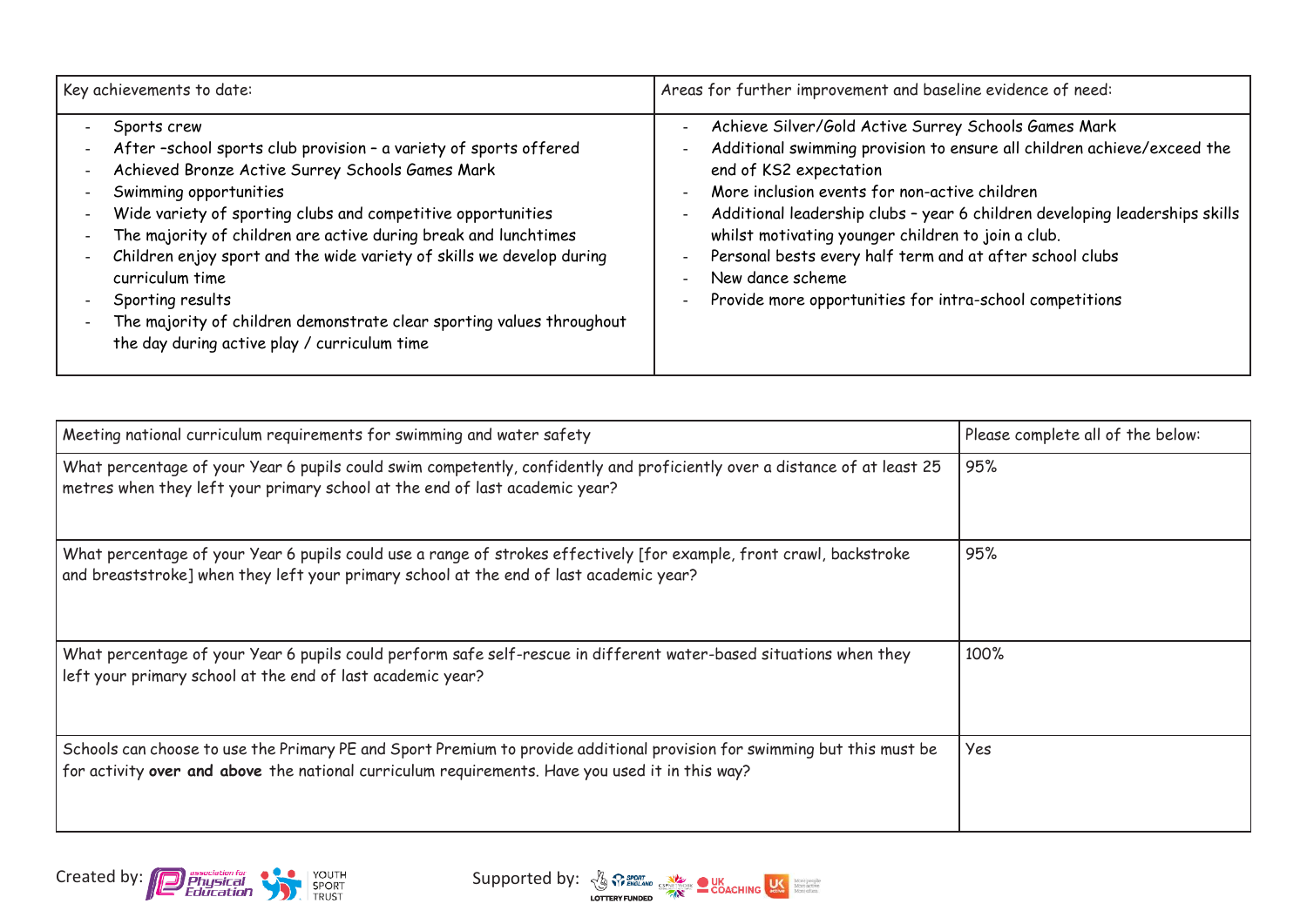| Academic Year: 2018/19                                                                                                                                                                                                                                                                                                                          | Total fund allocated: £20,450                                                                                                                                                         | Date Updated: 29.07.2019 |                                                                                                                                                                                                                      |                                                                                                                                                                                                          |
|-------------------------------------------------------------------------------------------------------------------------------------------------------------------------------------------------------------------------------------------------------------------------------------------------------------------------------------------------|---------------------------------------------------------------------------------------------------------------------------------------------------------------------------------------|--------------------------|----------------------------------------------------------------------------------------------------------------------------------------------------------------------------------------------------------------------|----------------------------------------------------------------------------------------------------------------------------------------------------------------------------------------------------------|
| Key indicator 1: The engagement of all pupils in regular physical activity - Chief Medical Officer guidelines recommend that                                                                                                                                                                                                                    | Percentage of total allocation:                                                                                                                                                       |                          |                                                                                                                                                                                                                      |                                                                                                                                                                                                          |
| primary school children undertake at least 30 minutes of physical activity a day in school                                                                                                                                                                                                                                                      |                                                                                                                                                                                       |                          |                                                                                                                                                                                                                      | 20%                                                                                                                                                                                                      |
| School focus with clarity on intended<br>impact on pupils:                                                                                                                                                                                                                                                                                      | Actions to achieve:                                                                                                                                                                   | Funding<br>allocated:    | Evidence and impact:                                                                                                                                                                                                 | Sustainability and suggested<br>next steps:                                                                                                                                                              |
| To ensure all pupils are motivated and<br>engaged in regular physical activity.                                                                                                                                                                                                                                                                 | Playground equipment and resources<br>for all year groups, to encourage<br>active play during break and<br>llunchtimes.                                                               | £4,000                   | Children are engaged and active<br>during break times. The amount of lessons, after-school clubs and<br>physical activity has greatly<br>increased and observations have<br>shown that very few children are         | To promote inclusiveness in PE<br>competitions.                                                                                                                                                          |
| To support children in their<br>development of our school and sporting more opportunities for outdoor<br>values; respect, perseverance, team<br>work, courage.                                                                                                                                                                                  | New playground markings creating<br>physical activity.                                                                                                                                |                          | now inactive during these times.<br>Team work, sharing and creating<br>games are also observed. It is also<br>clear to see the skills that are<br>being taught in lessons are now<br>being practiced in recreational | Additional swimming provision                                                                                                                                                                            |
| The majority of children will undertake Subscribe to Jumpstart Jonny to<br>at least half an hour of physical<br>activity during the school day.                                                                                                                                                                                                 | provide short bursts of exercise at<br>appropriate times during the school<br>week.                                                                                                   |                          | ltimes.<br>Children find these sessions fun<br>and engaging.                                                                                                                                                         | will be provided so that all<br>children achieve/exceed the end<br>of KS2 expectation.                                                                                                                   |
| All children are provided with high-<br>quality swimming provision, engaging in<br>weekly swimming lessons for half of<br>the year.                                                                                                                                                                                                             | Maintain regular swimming lessons for<br>all children for a term and a half in<br>the school's swimming pool. Funding<br>helps with maintenance of pool.                              |                          | Impact of regular swimming<br>evidenced by competency of<br>swimming in Year 6 as reflected<br>above.                                                                                                                | Having already achieved the<br>Active Schools Bronze Mark we<br>aim to achieve the Silver/Gold<br>Mark - this will demonstrate our<br>commitment to ensuring that all<br>the children in school have the |
| Continue to provide leadership<br>opportunities for children through the<br>development of the Sports Crew.                                                                                                                                                                                                                                     | Sports Crew Training - A group of<br>Year 6 children have had formal<br>training to lead PE activities. They<br>have been working with all year<br>groups providing PE activities and |                          | Members of the year 6 sports<br>crew support younger children<br>during P.E. lessons and volunteer to<br>support the development of skills<br>during afterschool clubs.                                              | opportunity to compete in sport<br>at a range of levels.                                                                                                                                                 |
| YOUTH<br>Created by:<br>Supported by:<br><i>Physical</i><br>Education<br><b>SPACEMORE COACHING LAST MODEL DESCRIPTION COACHING LAST MODEL DESCRIPTION COACHING LAST MODEL DESCRIPTION COACHING COACHING COACHING COACHING COACHING COACHING COACHING COACHING COACHING COACHING COACHING COACHING COACHIN</b><br>SPORT<br><b>LOTTERY FUNDED</b> |                                                                                                                                                                                       |                          |                                                                                                                                                                                                                      |                                                                                                                                                                                                          |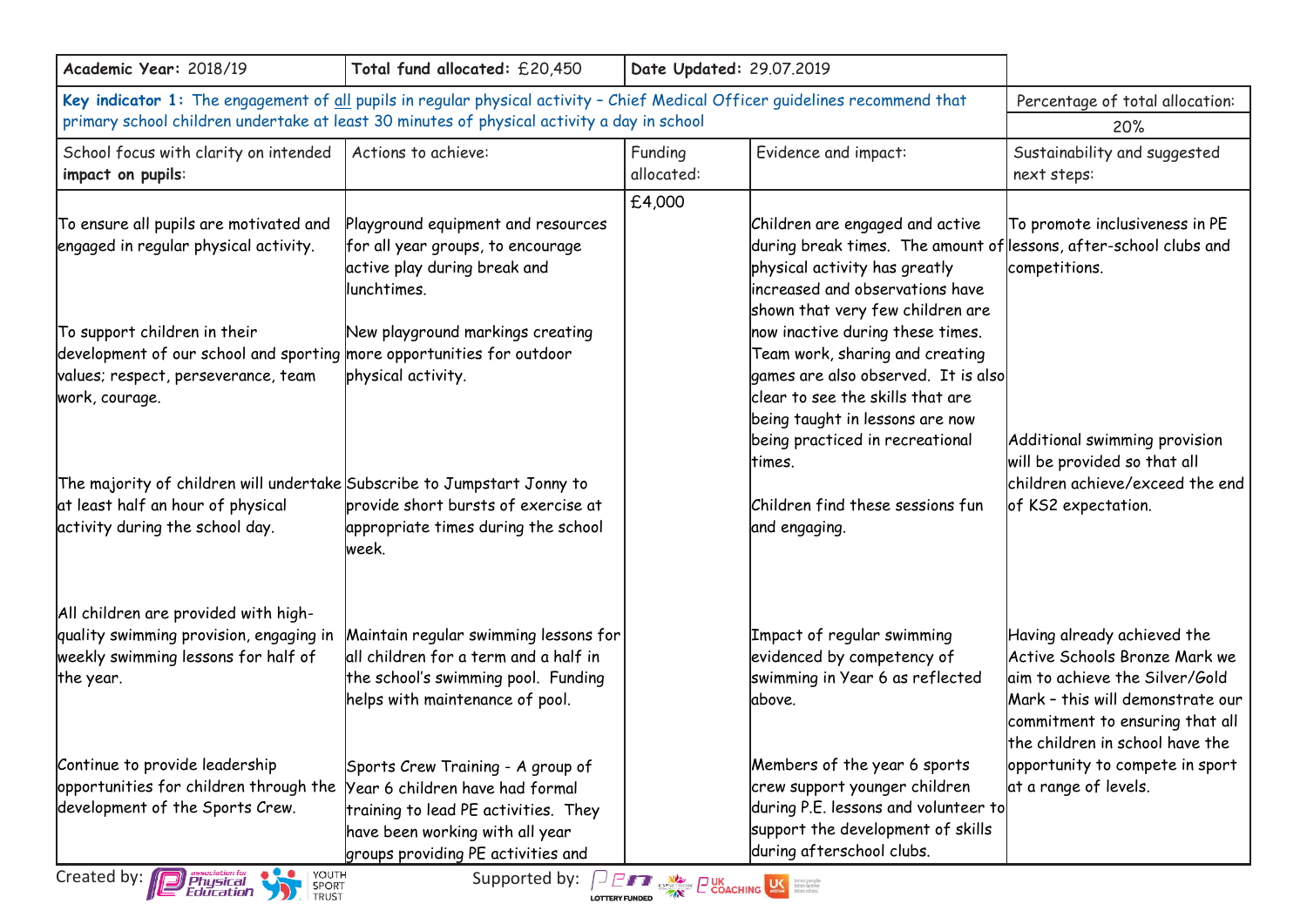| Ensure that pupil premium children and Pupil premium children are invited to<br>children from non-active populations<br>are targeted and invited to<br>extracurricular clubs.           | coaching on a smaller scale.<br>participate in club at a discounted<br>rate (£5 per term instead of $£15)$                                           |                       | Year 6 organise and lead Sports<br>Day events for KS1 with Year 5<br>leading the teams.                                                                                                                                                                                                |                                                                                                                                            |
|-----------------------------------------------------------------------------------------------------------------------------------------------------------------------------------------|------------------------------------------------------------------------------------------------------------------------------------------------------|-----------------------|----------------------------------------------------------------------------------------------------------------------------------------------------------------------------------------------------------------------------------------------------------------------------------------|--------------------------------------------------------------------------------------------------------------------------------------------|
| Key indicator 2: The profile of PE and sport being raised across the school as a tool for whole school improvement                                                                      |                                                                                                                                                      |                       |                                                                                                                                                                                                                                                                                        | Percentage of total allocation:                                                                                                            |
|                                                                                                                                                                                         |                                                                                                                                                      |                       |                                                                                                                                                                                                                                                                                        | 40%                                                                                                                                        |
| School focus with clarity on intended<br>impact on pupils:                                                                                                                              | Actions to achieve:                                                                                                                                  | Funding<br>allocated: | Evidence and impact:                                                                                                                                                                                                                                                                   | Sustainability and suggested<br>next steps:                                                                                                |
| All children involved in some kind of<br>active play at lunchtimes with an<br>awareness of the health and well-being playground games and activities.<br>benefits of physical activity. | Employment of lunchtime sports<br>playleaders to initiate and run<br>Regular meetings and training for all<br>lunchtime playleaders and supervisors. | £9,000                | The majority of children are<br>active during lunchtimes,<br>demonstrating clear sporting<br>values and problem solving skills.<br>Play leaders and pupil 'peer                                                                                                                        | To replace 1 senior playleader<br>with 2 - 1 in KS1 and 1 in KS2 to<br>ensure physical activity is fully<br>encouraged in both key stages. |
|                                                                                                                                                                                         |                                                                                                                                                      |                       | mediators' support activities and<br>promote progression, motivating<br>and encouraging children to<br>participate. The amount of<br>physical activity has greatly<br>increased and observations have<br>shown that a minority of children<br>are now inactive during these<br>ltimes. |                                                                                                                                            |



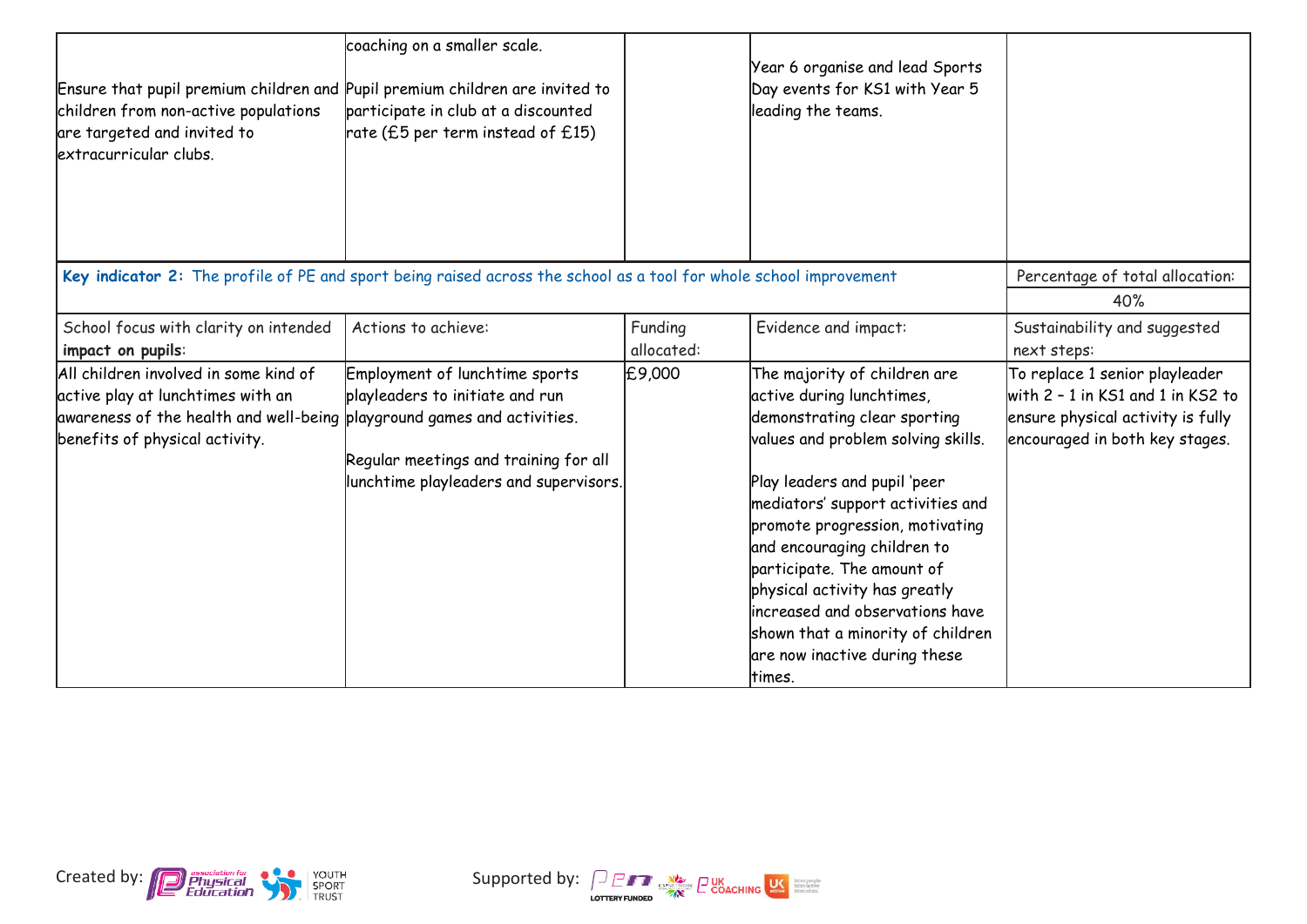| Key indicator 3: Increased confidence, knowledge and skills of all staff in teaching PE and sport                                                                                                                                                                                                                                                                   | Percentage of total allocation:                                                           |            |                                                                                                                                                                                                                                                                                                                     |                                                                                                                                                                       |  |
|---------------------------------------------------------------------------------------------------------------------------------------------------------------------------------------------------------------------------------------------------------------------------------------------------------------------------------------------------------------------|-------------------------------------------------------------------------------------------|------------|---------------------------------------------------------------------------------------------------------------------------------------------------------------------------------------------------------------------------------------------------------------------------------------------------------------------|-----------------------------------------------------------------------------------------------------------------------------------------------------------------------|--|
|                                                                                                                                                                                                                                                                                                                                                                     |                                                                                           |            |                                                                                                                                                                                                                                                                                                                     | 20%                                                                                                                                                                   |  |
| School focus with clarity on intended                                                                                                                                                                                                                                                                                                                               | Actions to achieve:                                                                       | Funding    | Evidence and impact:                                                                                                                                                                                                                                                                                                | Sustainability and suggested                                                                                                                                          |  |
| impact on pupils:                                                                                                                                                                                                                                                                                                                                                   |                                                                                           | allocated: |                                                                                                                                                                                                                                                                                                                     | next steps:                                                                                                                                                           |  |
| All children to benefit from specialist<br>teachers and leadership.<br>Staff to develop the skills and                                                                                                                                                                                                                                                              | Membership of Active Schools and<br>attendance at conferences and best<br>practice forum. | £4,000     | Specialist PE teacher provides good<br>quality teaching in a variety of<br>sports and physical activity<br>Teachers have access to resources,                                                                                                                                                                       | To make use of staff voice to<br>outline areas for development.<br>To meet the needs of all staff<br>with appropriate training and<br>support, in response to teacher |  |
| confidence to deliver engaging and<br>motivating sessions, focusing on the<br>progression of skills and promoting<br>sports values for all children.<br>All teaching staff involved in initiating<br>short bursts of exercise at different<br>times of the day throughout the school<br>week to ensure all children are involved<br>in physical activity every day. | Introduction of Jumpstart Jonny<br>and provision of appropriate training                  |            | training and advice. Subject<br>leaders and specialist staff are<br>aware of how to spend the P.E.<br>budget effectively to ensure all<br>children benefit, maintaining a<br>healthy and active lifestyle.<br>Membership provides an opportunity<br>for staff and leadership<br>development, contributing towards   | questionnaires.                                                                                                                                                       |  |
| Created by:                                                                                                                                                                                                                                                                                                                                                         | Supported by:                                                                             |            | the overall development of sport in<br>school.<br>Subject leaders are supported and<br>given opportunity to explore and<br>develop best practice.<br>All teaching staff are confident to<br>deliver short bursts of exercise<br>which children find fun and engaging<br>and improve children's overall<br>lfitness. |                                                                                                                                                                       |  |
| <b>EXPRESSIONS DE LA COACHING LUC</b><br>Physical<br>Education<br>SPORT<br>TRUST<br><b>LOTTERY FUNDED</b>                                                                                                                                                                                                                                                           |                                                                                           |            |                                                                                                                                                                                                                                                                                                                     |                                                                                                                                                                       |  |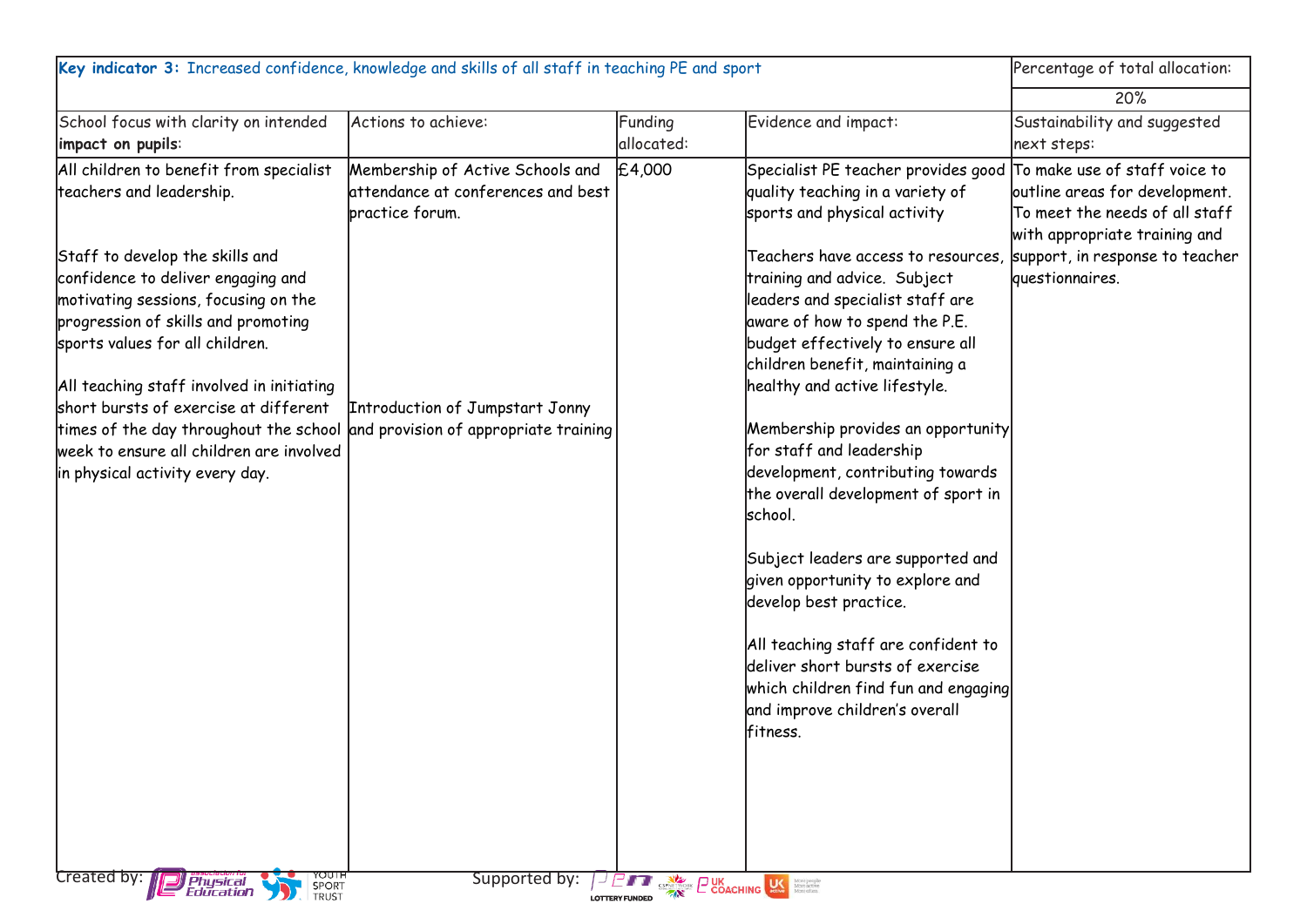| Key indicator 4: Broader experience of a range of sports and activities offered to all pupils                                                                                                                                   |                                                                                                                                                                                                                                                                 |                                                                 | Percentage of total allocation:                                                                                                                                                                                                                                                                                                                          |                                             |
|---------------------------------------------------------------------------------------------------------------------------------------------------------------------------------------------------------------------------------|-----------------------------------------------------------------------------------------------------------------------------------------------------------------------------------------------------------------------------------------------------------------|-----------------------------------------------------------------|----------------------------------------------------------------------------------------------------------------------------------------------------------------------------------------------------------------------------------------------------------------------------------------------------------------------------------------------------------|---------------------------------------------|
|                                                                                                                                                                                                                                 |                                                                                                                                                                                                                                                                 |                                                                 |                                                                                                                                                                                                                                                                                                                                                          | 10%                                         |
| School focus with clarity on intended<br>impact on pupils:                                                                                                                                                                      | Actions to achieve:                                                                                                                                                                                                                                             | Funding<br>allocated:                                           | Evidence and impact:                                                                                                                                                                                                                                                                                                                                     | Sustainability and suggested<br>next steps: |
| To offer all pupils a range of sporting<br>activities throughout the calendar year. added to meet the demands and to<br>To motivate children to engage in<br>sporting activities throughout the day<br>and out of school hours. | Additional hockey club sessions were<br>ensure that all children participate<br>in a sport which motivates them.<br>A new cricket club has been<br>introduced to provide children with<br>an even broader range of sporting<br>provision.                       | £1,750                                                          | All children in KS1 and KS2 are<br>invited to participate in<br>extracurricular clubs. A broad<br>range of activities are offered<br>including dance, musical theatre,<br>hockey, tennis, netball, athletics,<br>badminton, karate, and gymnastics.<br>A large number of children<br>participate in after school sports<br>clubs, offered throughout the |                                             |
| Ensure that pupil premium children and<br>children from non-active populations<br>are targeted and invited to<br>extracurricular clubs.                                                                                         | Pupil premium children are invited to<br>participate in clubs at subsidised<br>rates.<br>Resources to enable children to<br>develop skills throughout curriculum<br>time and to support the delivery of<br>curriculum as detailed in our long<br>term overview. |                                                                 | Autumn, Spring and Summer terms.<br>In KS2 - 57% Autumn 18<br>50% Spring 19<br>53% Summer 19<br>Long-term curriculum overview<br>details the wide variety of sports<br>and skills that all children are<br>exposed to throughout their time at<br><b>Wray Common</b>                                                                                     |                                             |
|                                                                                                                                                                                                                                 | Physifun membership                                                                                                                                                                                                                                             |                                                                 | Specialist teachers provide children<br>with the skills to develop as expert<br>learners and sports players, often<br>supporting the progression of skills<br>delivered during extracurricular<br>clubs and in preparation for<br>competitions.                                                                                                          |                                             |
| YOUTH<br>SPORT<br>TRUST<br>Created by:<br><i>Physical</i><br>Education                                                                                                                                                          | Supported by:                                                                                                                                                                                                                                                   | DET GREENGIK DUK MEET WAS SERVED WATER<br><b>LOTTERY FUNDED</b> |                                                                                                                                                                                                                                                                                                                                                          |                                             |